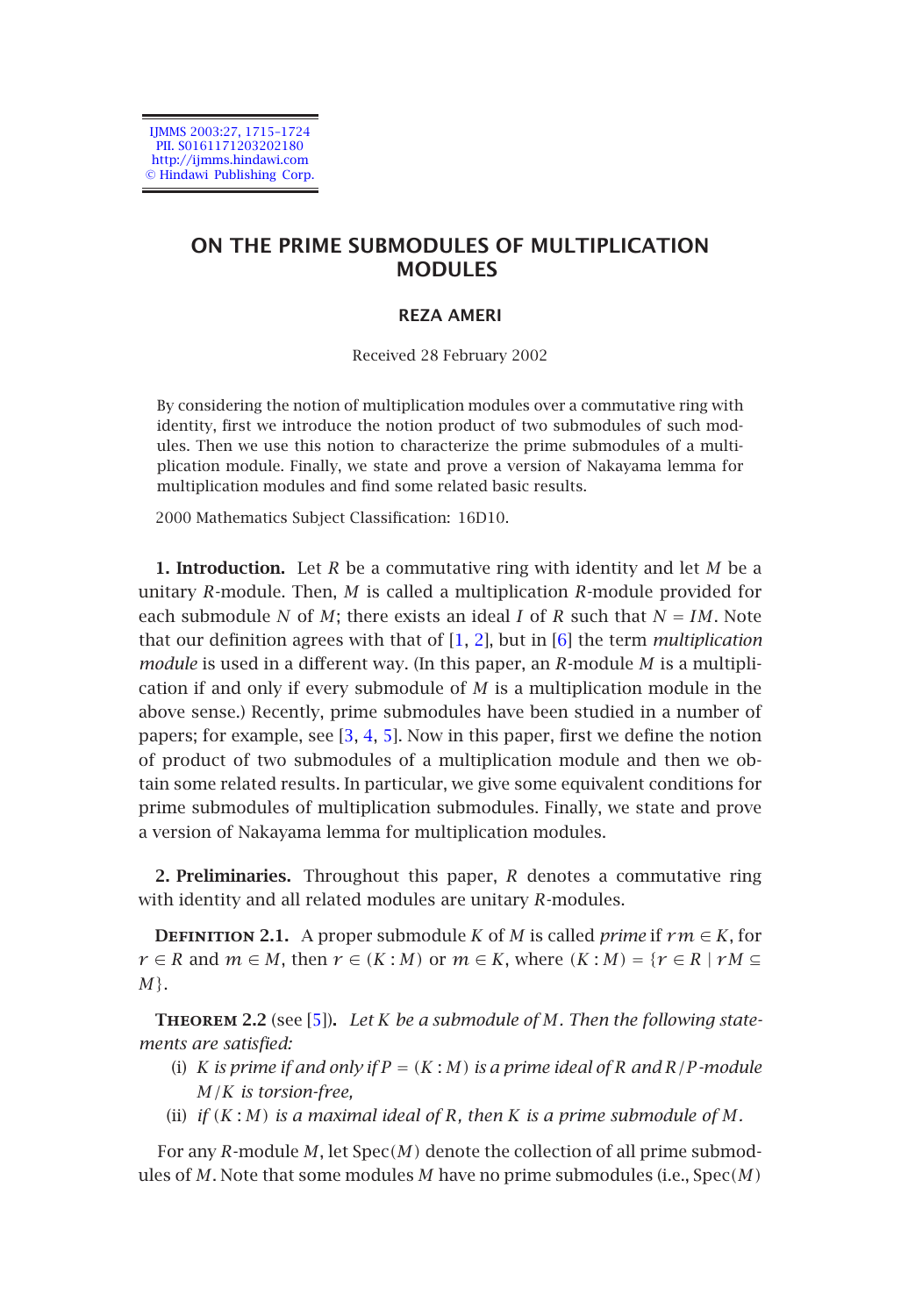<span id="page-1-2"></span><span id="page-1-0"></span>is empty); such mo[du](#page-9-0)les are called *primeless*. For example, the zero-module is primeless. In [5], some nontrivial examples are shown and some conditions for primeless module[s a](#page-9-0)re given.

**DEFINITION 2.3.** An  $R$ -module  $M$  is a multiplication module if for every submodule *N* of *M*, there is an ideal *I* of *R* such that  $N = IM$ .

**Lemma 2.4** (see [1])**.** *Let M be a multiplication module and let N be a submodule of M. Then*  $N = (\text{ann}(M/N))M$ *.* 

<span id="page-1-4"></span>**Lemma 2.5** (see [1, [Pr](#page-9-0)oposition 1.1])**.** *An R-module M is a multiplication if and only if for each m in M, there exists an ideal I of R such that Rm* = *IM.*

**Lemma 2.6** (see [1])**.** *An R-module M is a multiplication if and only if*

$$
\cap_{\lambda \in \Lambda} (I_{\lambda} M) = (\cap_{\lambda \in \Lambda} [I_{\lambda} + \operatorname{ann}(M)]) M \tag{2.1}
$$

<span id="page-1-1"></span>*for any collection of ideals*  $I_\lambda$   $(\lambda \in \Lambda)$  *of*  $R$ *.* 

**Theorem 2.7** (see [1, Theorem 2.5])**.** *Let M be a nonzero multiplication Rmodule. Then,*

- (i) *every proper submodule of M is contained in a maximal submodule of M;*
- (ii) *K is a maximal submodule of M if and only if there exists a maximal ideal*  $P$  *of*  $R$  *such that*  $K = PM \neq M$ *.*

**Theorem 2.8** (see [1, Corollary 2.11])**.** *The following statements are equivalent for a proper submodule N of M:*

- (i) *N is a prime submodule of M;*
- (ii)  $\text{ann}(M/N)$  *is a prime ideal of R*;
- (iii)  $N = PM$  *for some prime ideal P of R with* ann $(M) \subseteq P$ *.*

<span id="page-1-3"></span>**Theorem 2.9** (see [1, Theorem 3.1])**.** *Let M be a faithful multiplication Rmodule. Then the following statements are equi[va](#page-9-0)lent:*

- (i) *M is finitely generated;*
- (ii)  $AM \subseteq BM$  *if an[d o](#page-9-0)nly if*  $A \subseteq B$ ;
- (iii) *for each submodule N of M, there exists a unique ideal I of R such that*  $N = IM;$
- (iv)  $M \neq AM$  *for any proper ideal*  $A$  *of*  $R$ *;*
- (v)  $M \neq PM$  *for any maximal ideal*  $P$  *of*  $R$ *.*

**DEFINITION 2.10.** Let *N* be a proper submodule of *M*. Then, the radical of *N* denoted by *M*-rad(*N*) or  $r(N)$  is defined in [1] to be the intersection of all prime submodules of *M* containing *N*.

**Theorem 2.11** (see [1, Corollary 2.11])**.** *Let N be a proper submodule of a multiplication R-module M. Then M-rad*(*N*) = √*AM, where A* = ann(*M*/*N*)*.*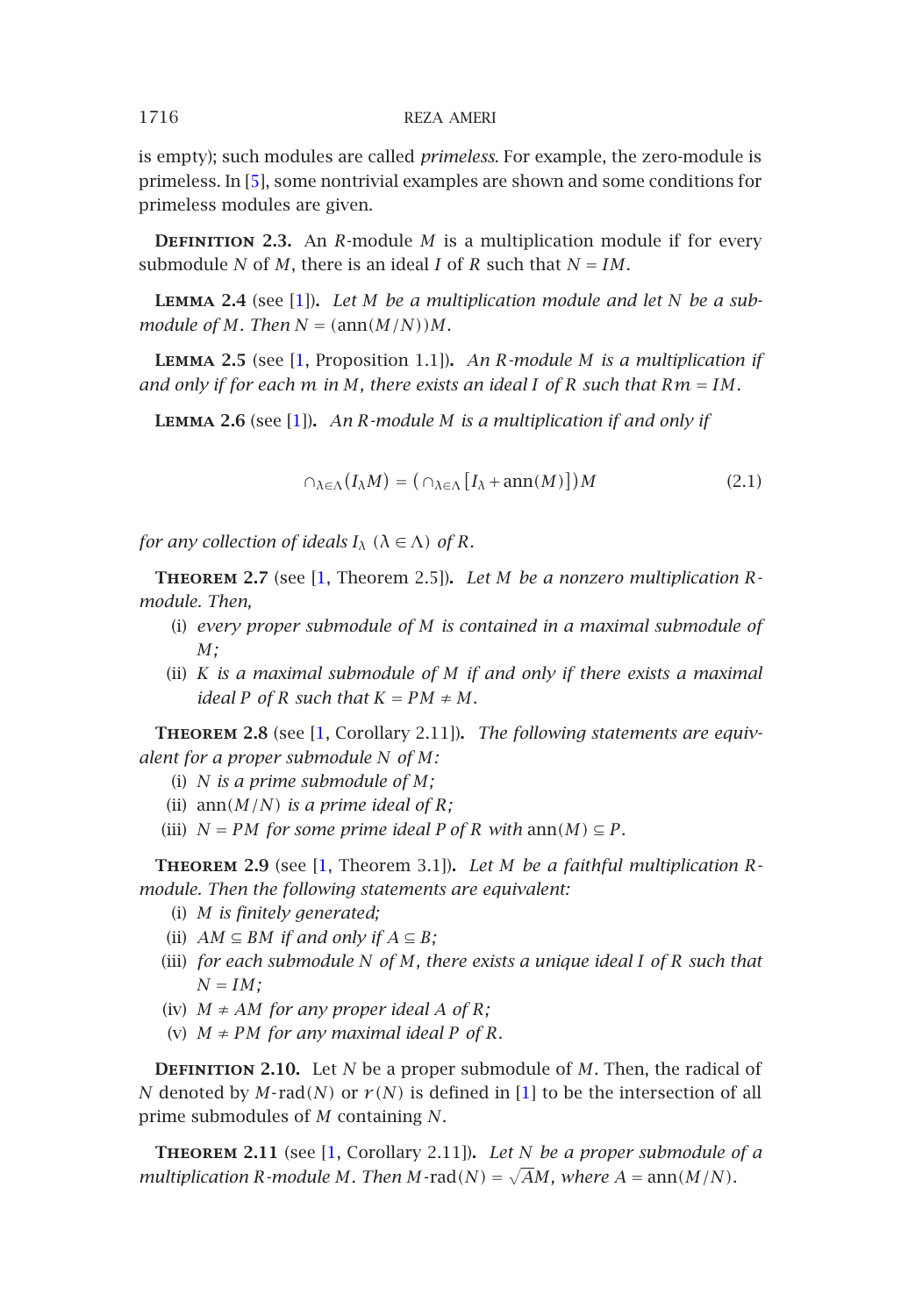<span id="page-2-1"></span><span id="page-2-0"></span>**Definition 2.12.** Let *M* be an *R*-module. Then, the radical of *M* denoted by rad*(M)* is defined to be the intersection of the maximal submodules of *M* if such exists, and *M* otherwise.

Let *M* denote the collection of all maximal ideals of *R*. Define  $P_1(M) = {P \in$  $\mathcal{M} \mid M \neq PM$  and  $P_2(M) = \{P \in \mathcal{M} \mid \text{ann}(M) \subseteq P\}$ . Now, define  $J_1(M) = \cap \{P \mid \text{min}(M) = P\}$ *P* ∈ *P*<sub>1</sub>(*M*)} and *J*<sub>2</sub>(*M*) = ∩{*P* | *P* ∈ *P*<sub>2</sub>(*M*)}.

**Theorem 2.13** (see [1, Theorem 2.7])**.** *Let M be a multiplication R-module. Then*  $rad(M) = J_1(M)M = J_2(M)M$ .

## **[3.](#page-1-0) The product of multiplication submodules**

**Definition 3.1.** Let *M* be an *R*-module and let *N* be a submodule of *M* such that *N* = *IM* for some ideal *I* of *R*. Then, we say that *I* is a *presentation ideal* of *N* or, for short, a *presentation* of *N*. We denote the set of all presentation ideals of *N* by Pr*(N)*.

Note that it is possible that for a submodule *N*, no such presentation ideal exists. For example, if *V* is a vector space over an arbitrary field with a proper subspace  $W$  ( $\neq$  0 and *V*), then *W* does not have any presentations. By Lemma 2.4, it is clear that every submodule of *M* has a presentation ideal if and only if *M* is a multiplication module. In particular, for every submodule *N* of a multiplication module *M*, ann*(M/N)* is a presentation for *N*.

Let *L(R)* and *L(M)* denote the lattices of ideals of *R* and submodules of *M*, respectively. Define the relation  $\sim$  on  $L(R)$  as follows:

$$
I \sim J \Longleftrightarrow IM = JM. \tag{3.1}
$$

It is easy to verify that this relation is an equivalence relation on *L(R)*. We denote the equivalence class of  $I \in L(R)$  by [*I*].

**Theorem 3.2.** *Let M be a faithful multiplication R-module. Then, the following statements are equivalent:*

- (i) *M is finitely generated;*
- (ii) *each e[quivalence cla](#page-1-1)ss o[f](#page-1-1) [the](#page-1-1) [relation](#page-1-1)*  $\sim$  *[is](#page-2-0) [a](#page-2-0) [singleton](#page-2-0);*

(iii) *the map*

$$
\varphi: L(R) \longrightarrow L(M) \tag{3.2}
$$

*defined by*  $\varphi(I) = IM$  *is a lattice isomorphism;* 

- (iv) *for every proper ideal I of R*,  $[I] = \{I\}$ ;
- (v) *for any maximal ideal*  $P$  *of*  $R$ *,*  $[P] = \{P\}$ *.*

**PROOF.** (i)⇒(ii) follows from Theorem 2.8, Definition 3.1, and Theorem 2.9.

(ii)⇒(iii). By Theorem 2.8, we conclude that  $\varphi$  is bijective and order-preserving. Obviously,  $(I + J)M = IM + JM$  and by Lemma 2.5,  $(I \cap J)M = IM \cap JM$ since *M* is faithful. Therefore,  $\phi$  is a lattice isomorphism.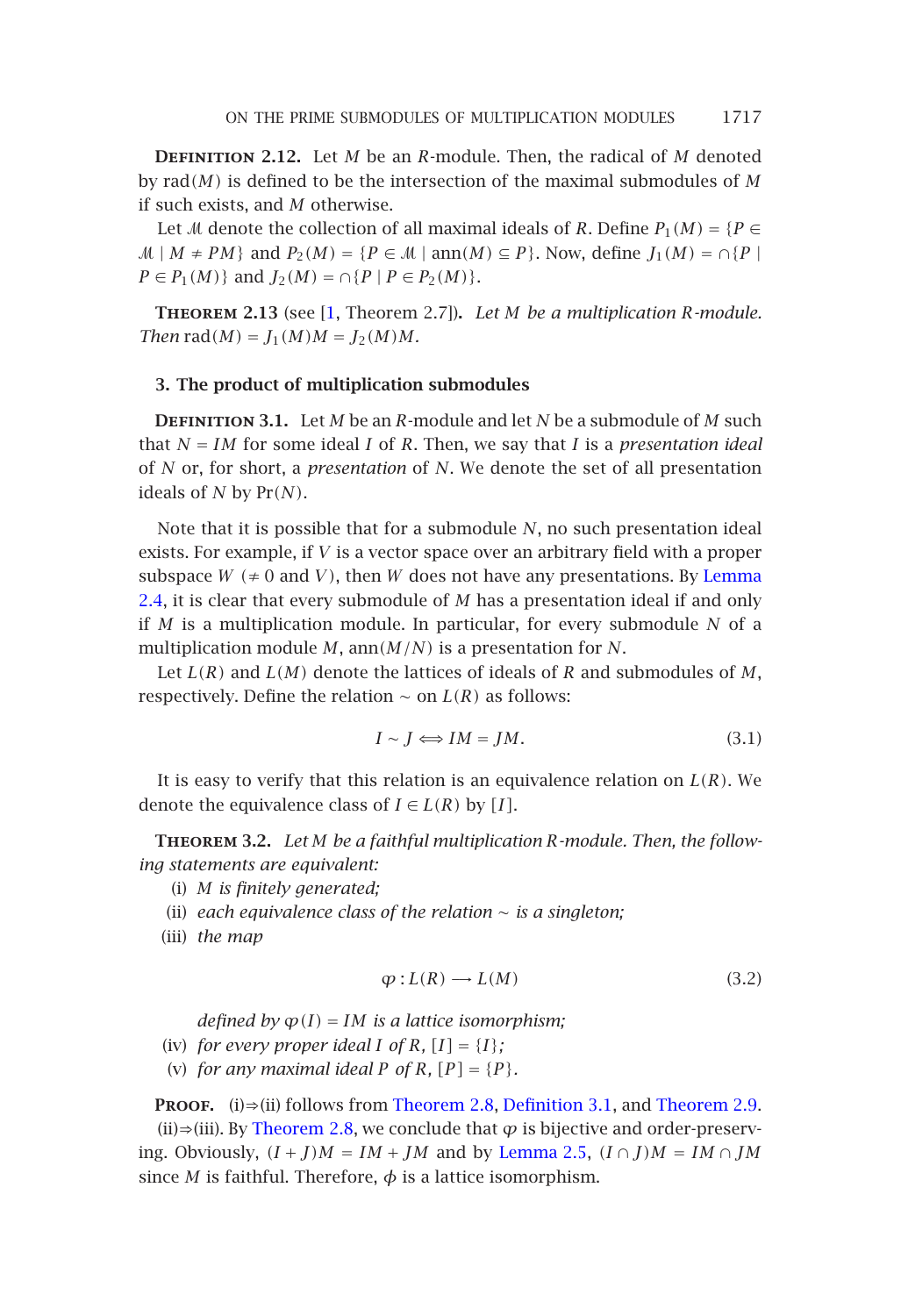<span id="page-3-1"></span><span id="page-3-0"></span>(iii)⇒(iv), (iv)⇒(v), and (v)⇒(i) are an immediate consequence of Theorem 2.8.  $\Box$ 

**DEFINITION** 3.3. Let  $N = IM$  and  $K = JM$  for some ideals *I* and *J* of *R*. The product of *N* and *K* is denoted by *N* ·*K* or *NK* is defined by *IJM*.

Clearly, *NK* is a submodule of *M* and contained in *N* ∩*K*. Now, we show that the product of two submodules is defining an operation on submodules of *M*.

**THEOREM 3.4.** Let  $N = IM$  and  $K = JM$  be submodules of a multiplication *R-module M. Then, the product of N and M is independent of presentations of N and K.*

**PROOF.** Let  $N = I_1M = I_2M = N'$  and  $K = J_1M = J_2M = K'$  for ideals  $I_i$  and *J<sub>i</sub>* of *R*,  $i = 1, 2$ . Consider  $r s m \in NK = I_1 J_1 M$  for some  $r \in I_1$ ,  $s \in J_1$ , and  $m \in M$ . From  $J_1M = J_2M$ , we have

$$
sm = \sum_{i=1}^{n} r_i m_i, \quad r_i \in J_2, \ m_i \in M.
$$
 (3.3)

Then,

$$
rsm = \sum_{i=1}^{n} r_i(rm_i). \tag{3.4}
$$

From  $rm_i \in I_1M = I_2M$ , we conclude that

$$
rm_{i} = \sum_{j=1}^{k} t_{ij} m'_{ij}, \quad t_{ij} \in I_2, \ m'_{ij} \in M.
$$
 (3.5)

Thus,

$$
rsm = \sum_{i=1}^{n} \sum_{j=1}^{k} r_i t_{ij} m'_{ij}.
$$
 (3.6)

Therefore,  $rsm \in I_2J_2M$ , and hence  $I_1J_1M \subseteq I_2J_2M$ . Similarly, we have  $I_2J_2M \subseteq I_1J_1M$ . This completes the proof.  $\Box$ 

**Proposition 3.5.** *Let M be a multiplication module N, and let K and L be submodules of M. Then the following statements are satisfied:*

- (i) *L(M), the lattice of submodules of M with operation product on submodules, is a semiring;*
- (ii) *the product is distributive with respect to the sum on*  $L(M)$ ;

(iii) 
$$
(K+L)(K \cap L) \subseteq KL;
$$

(iv)  $K \cap L = KL$  *provided*  $K + L = M$  *(in this case,*  $K$  *and*  $L$  *are said to be* coprime *or* comaximal*).*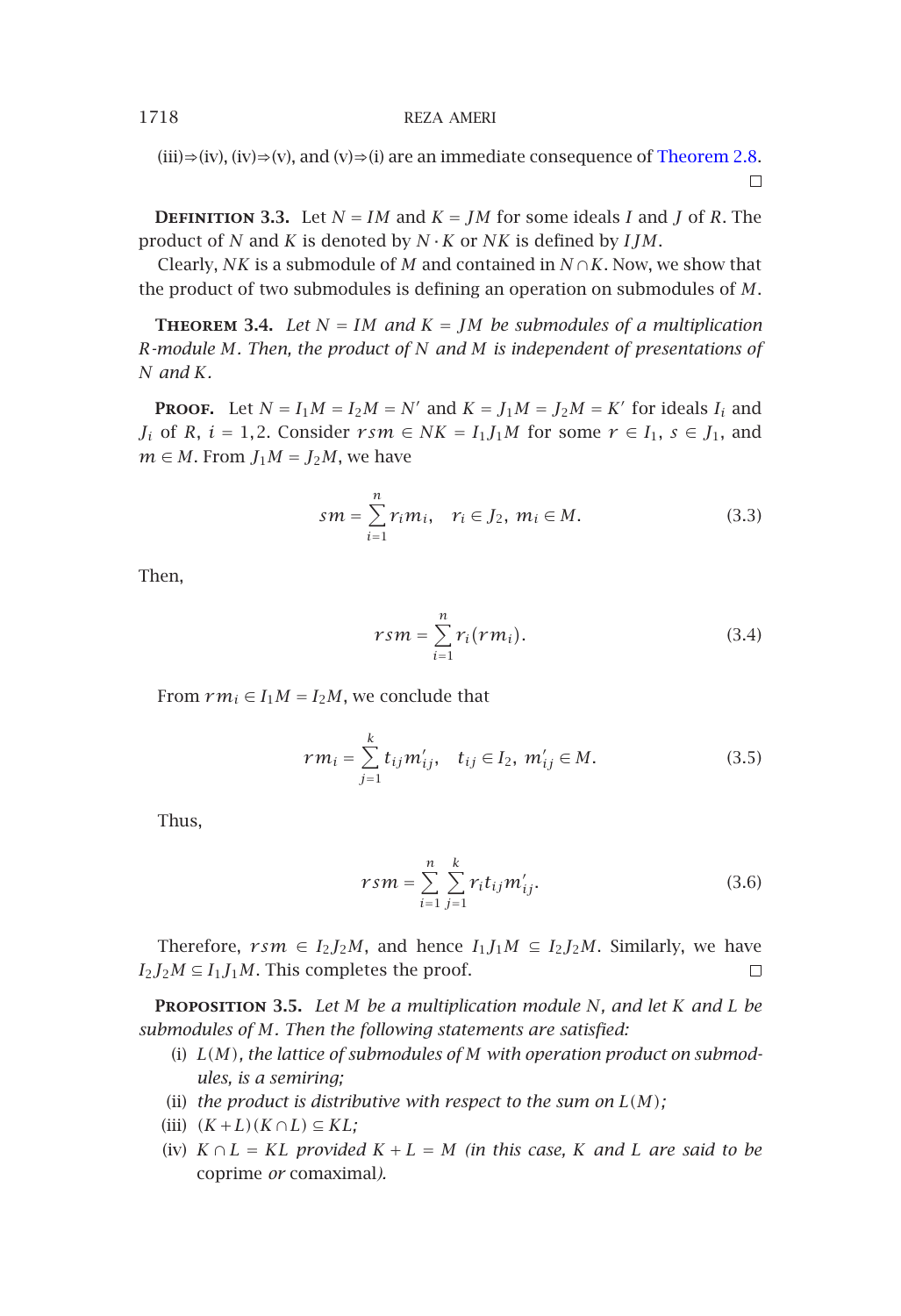**PROOF.** (i), (ii), (iii) are obtained from Definition 3.3, Lemma 2.5, the wellknown related r[esults of th](#page-1-0)e i[deals theory,](#page-3-0) and the fact that  $\sum_{k \in K} I_k M =$  $(\sum_{k \in K} I_k)M$ .

(iv)  $K + L = M$  implies that  $M(K \cap L) \subseteq KL$  by (iii), and hence  $K \cap L \subseteq KL$ . *Clearly*  $KL \subseteq K \cap L$ *. Therefore*  $KL = K \cap L$ *.*  $\Box$ 

- **Lemma [3.6](#page-1-0).** *Let N and K be submodules of a multiplication module M[.](#page-1-1) [Then,](#page-1-1)* (i) *the ideals* ann*(M/N)* ·ann*(M/K) and* ann*(M/NK) are presentations of NK;*
- (ii) *if M is finitely generated, then*  $ann(M/N) \cdot ann(M/K) = ann(M/NK)$ *.*

<span id="page-4-0"></span>**PROOF.** (i) By Lemma 2.4 and [Theorem 3](#page-1-2).4,  $ann(M/N)$  and  $ann(M/K)$  are presentations for *N* and *K*, respectively. Thus, by Definition 3.3,  $MN =$  $[ann(M/N) \cdot ann(M/K)]M$ . Therefore,  $(ann(M/N) \cdot ann(M/K))$  is a presentation for *MN*.

(ii) By Lemma 2.4, we have  $MN = \text{ann}(M/NK)$  and hence by Theorem 2.8 and (i), we conclude that

$$
ann(M/N) \cdot ann(M/K) = ann(M/NK). \tag{3.7}
$$

**REMARK 3.7.** (i) Recall that by Lemma 2.5, for any  $m \in M$ , we have  $Rm = IM$ for some ideal *I* of *R*. In this case, we say that *I* is a presentation ideal of *m* or, for short, a presentation of *m* and denote it by Pr*(m)*. In fact, Pr*(m)* is equal to Pr*(Rm)*.

(ii) For  $m, m' \in M$ , by  $mm'$ , we mean the product of  $Rm$  and  $Rm'$ , which is equal to *IJM* for every presentation ideals *I* and *J* of *m* and *m'*, respectively.

**PROPOSITION** 3.8. *Let M be a multiplication R-module. Let*  $N, K, N_i \in I$  *be submodules of*  $M$ ,  $s \in R$ , and  $k$  *any positive integer. Then the following statements are satisfied:*

(i)  $Pr(\sum_{i \in I} N_i) = \sum_{i \in I} Pr(N_i)$ ;  $(iii)$   $Pr(\bigcap_{i \in I} N_i) = (\bigcap_{i \in I} [Pr(N_i) + ann(M)])M$ ; (iii)  $Pr(\sum_{i=1}^{k} m_i) \subseteq \sum_{i=1}^{k} Pr(m_i)$ ; (iv)  $Pr(sm) = s Pr(m)$ ; (v)  $Pr(NK) = Pr(N) \cdot Pr(K)$ ; (vi)  $Pr(N^k) = (Pr(N))^k$ ; (vii)  $Pr(m^k) = (Pr(m))^k$ ;  $V$ (viii)  $Pr(M$ - $rad(N)) = M$ - $rad(Pr(N))$ *.* 

**PROOF.** (i) Let  $I_i$  be presentation ideals of  $N_i$  for every  $i \in I$ . Then it is easy to verify that

$$
\sum_{i \in I} N_i = \sum_{i \in I} (M_i) = \left(\sum_{i \in I} I_i\right) M. \tag{3.8}
$$

Thus,  $Pr(\sum_{i \in I} N_i) = \sum_{i \in I} Pr(N_i)$ .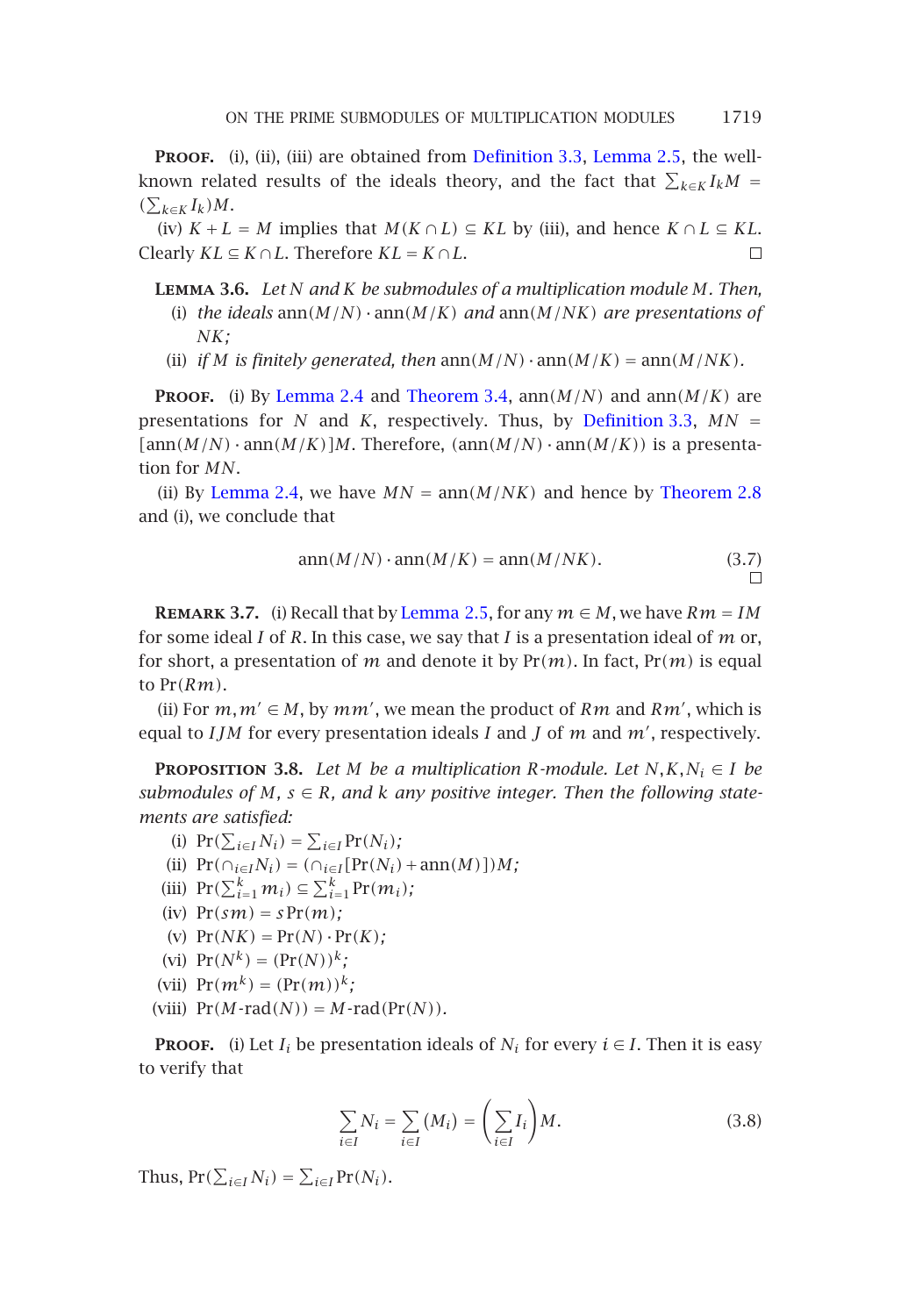[\(ii\)](#page-4-0) [It](#page-4-0) [is](#page-4-0) [an](#page-4-0) immediat[e consequence](#page-1-3) of Lemma 2.6. (iii) By Remark  $3.7(i)$ , we have

$$
\sum_{i=1}^{n} a_i
$$

$$
\Pr\left(\sum_{i=1}^{k} m_i\right) = \Pr\left(R \sum_{i=1}^{k} m_i\right) \subseteq \Pr\left(R \sum_{i=1}^{k} R m_i\right) = \Pr\left(\sum_{i=1}^{k} R m_i\right) = \sum_{i=1}^{k} \Pr\left(m_i\right).
$$
\n(3.9)

(iv), (v), (vi), and (vii) are an immediate consequence of Theorem 3.4 and Remark 3.7.

(viii) It follows from Theorem 2.11.

 $\Box$ 

**DEFINITION** 3.9. Let *M* be a multiplication *R*-module and let *N* be a submodule of *M*. Then,

- (i) *N* is called *nilpotent* if  $N^k = 0$  for some positive integer *k*, where  $N^k$ means the product of *N*, *k* times;
- (ii) an element *m* of *M* is called nilpotent if  $m^k = 0$  for some positive integer *k*.
- The set of all nilpotent elements of *M* is denoted by *NM* .

**Theorem 3.10.** *Let M be a multiplication module. A submodule N of M is nilpotent if and only if for every presentation ideal I of N,*  $I^k \subseteq \text{ann}(M)$  *for some positive integer*  $k \in \mathbb{N}$ *.* 

**PROOF.** Let *I* be a presentation ideal of *N*. If *N* is nilpotent, then  $N^k = 0$  for some positive integer *k*, that is,  $N^k = I^k M = 0$ . Thus,  $I^k \subseteq \text{ann}(M)$ . Conversely, suppose that  $I^k \subseteq \text{ann}(M)$  for some presentation ideal *I* of *N*. Then,

$$
N^k = I^k M \subseteq \operatorname{ann}(M)M = 0. \tag{3.10}
$$

Therefore, *N* is nilpotent.

 $\Box$ 

**Corollary 3.11.** *Let M be a faithful R-multiplication module and let N be a submodule of M. Then, N is nilpotent if and only if every presentation ideal of N is a nilpotent ideal.*

**Theorem 3.12.** *Let M be a multiplication module. Then, NM is a submodule of M and M/NM has no nonzero nilpotent element.*

**PROOF.** Let  $x, y \in N_M$ , say  $x^m = 0$  and  $y^n = 0$ . Consider presentation ideals *I* and *J* of *x* and *y*, respectively. Then  $x^m = I^m M = 0$  and  $y^m = I^n M = 0$ . Since  $Rx = IM$  and  $Ry = JM$ , then by Lemma 2.5, we have  $R(x + y) \subseteq Rx + Ry =$ *IM* + *JM* =  $(I + J)M$ , then  $I + J$  is a presentation ideal for  $x + y$ . Let  $l = m + n$ . Then,

$$
(x+y)^{m+n} = (I+J)^{m+n}M = \left(\sum_{i=0}^{l} {l \choose i} (I)^{i} (J)^{l-i}\right) M = (0)M = (0), \qquad (3.11)
$$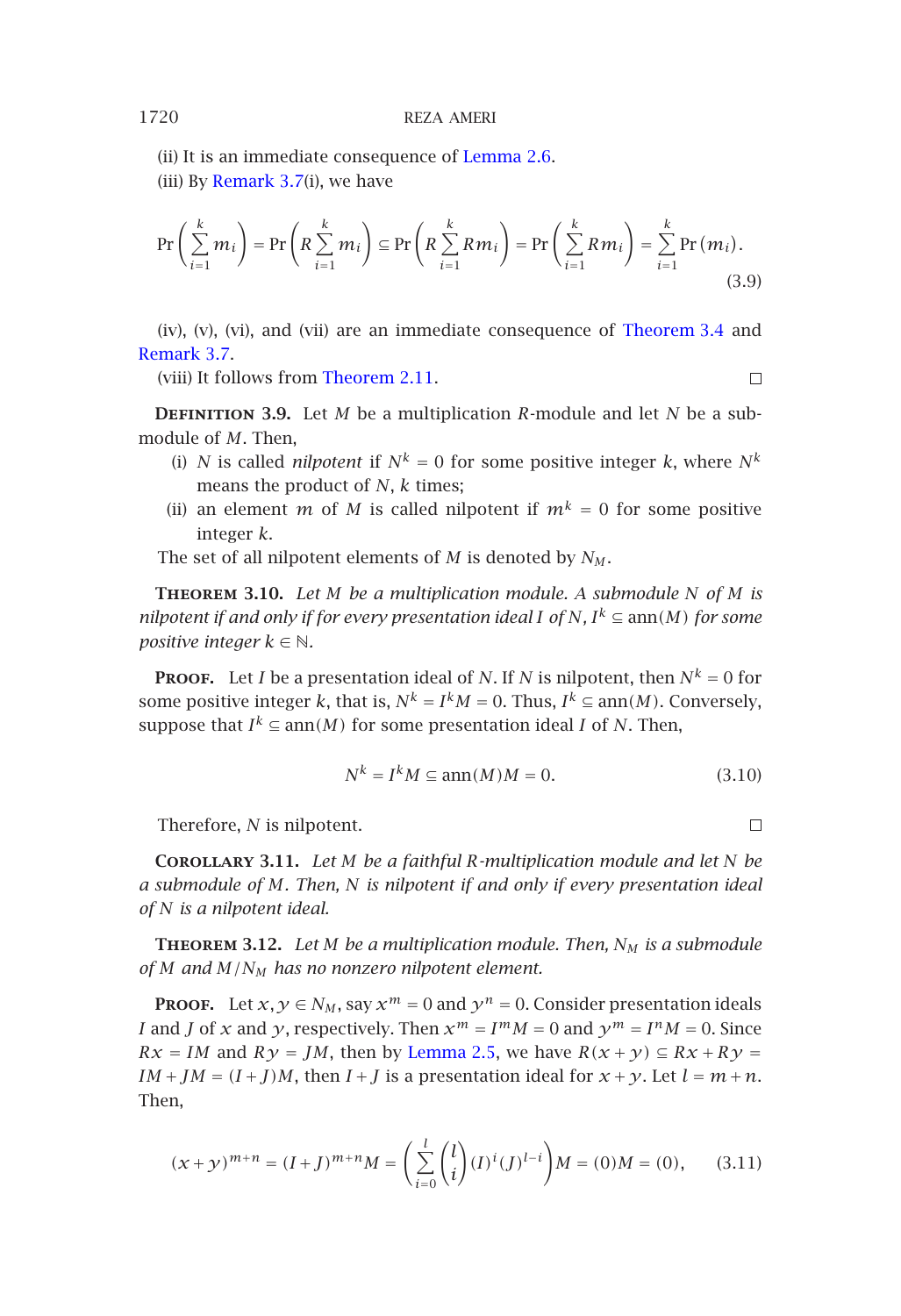<span id="page-6-0"></span>and hence  $x + y \in N_M$ . Now, let  $m \in N_M$  and  $r \in R$ . Consider presentation ideal *I* of *m*. Thus,  $m^k = I^kM = 0$  since  $Rrm = (rI)M \subseteq IM$ . Thus,  $(rm)^k =$ *(rI)<sup>k</sup>M* ⊆ *I<sup>k</sup>M* = *(0)* and hence *rm* ∈ *N<sub>M</sub>*. Therefore, *N<sub>M</sub>* is a submodule of *M*.

Let  $\overline{x} \in M/N_M$  be represented by *x*. Then,  $\overline{x^n}$  is represented by  $x^n$  so that  $\overline{x^n} = 0$ . Thus,  $x^n \in N_M$  and hence  $(x^n)^k = 0$  for some  $k \ge 0$ . Therefore,  $x \in N_M$ and so  $\bar{x} = 0$ .  $\Box$ 

**Theorem 3.13.** *Let N be a submodule of a multiplication R-module M. Then*  $M$ **-** rad $(N) = \{m \in M \mid m^k \subseteq N \text{ for some } k \geq 0\}.$ 

**Proof.** Let

$$
B = \{ m \in M \mid m^k \subseteq N \text{ for some } k \ge 0 \}. \tag{3.12}
$$

First, we show that *B* is a submodule of *M*. Let  $x, y \in B$ , and let *I* and *J* be presentation ideals of *x* and *y*, respectively. Then,  $x^n = I^n$  and  $y^m = JM \subseteq N$ for some positive integers *m* and *n*, and presentation ideals *I*, *J* of *x* and  $\gamma$ , respectively. Let  $k = \max\{m, n\}$ . Then

$$
(x+y)^k = (IM + JM)^k = ((I + J)M)^k
$$
  
=  $(I+J)^k M = \sum_{i=0}^k {k \choose i} (IM)^i (JM)^{k-i},$  (3.13)

that is,  $x + y \in B$ . Also, for  $x \in B$  and  $r \in R$ , we have  $(rx)^n \subseteq N$  since  $x^n \subseteq N$ . Thus, *B* is a submodule of *M*. Suppose that  $m \in B$  and *A* is a presentation of *m*. Then,  $m^k = A^k M \subseteq N$  for some  $n \ge 1$  and hence by Theorem 2.11, we have

$$
M\text{-}\operatorname{rad}\left(m^{k}\right) = \sqrt{A^{k}M} = \sqrt{A}M \subseteq M\text{-}\operatorname{rad}\left(N\right). \tag{3.14}
$$

Thus, *M*-rad( $Rm$ ) = *M*-rad( $AM$ )  $\subseteq$  *M*-rad( $N$ ) and this implies that  $B \subseteq$ *M*- rad*[\(N\)](#page-6-0)*.

Conversely, let  $m \in M$ -rad $(N) = \sqrt{I}M$ , where  $I = \text{ann}(M/N)$ . Then,  $m =$  $\sum_{i=1}^{n} r_i m_i$  for  $r_i \in \sqrt{I}$  and  $m_i \in M$ . Thus,  $r_i^{n_i} \in I$  for some  $n_i \ge 1$ . Thus, for a sufficiently large *n*, we have  $m^k \subseteq IM = N$  and hence  $M$ -rad $(N) \subseteq B$ . Therefore,  $B = M$ -rad $(N)$ .  $\Box$ 

**COROLLARY 3.14.** *Let M be a multiplication R-module. Then*  $N_M$  *is the intersection of all prime submodules of M.*

**PROOF.** By Theorem 2.11, we have *M*-rad $(0) = \sqrt{A}M$ , where  $A = \text{ann}(M)$ , and by Theorem 3.13,  $M$ -rad $(N) = N_M$ .  $\Box$ 

**COROLLARY** 3.15. Let *M* be a faithful multiplication *R*-module. Then  $N_M =$  $NM$ , where  $N$  is the nilradical of  $R$ *.*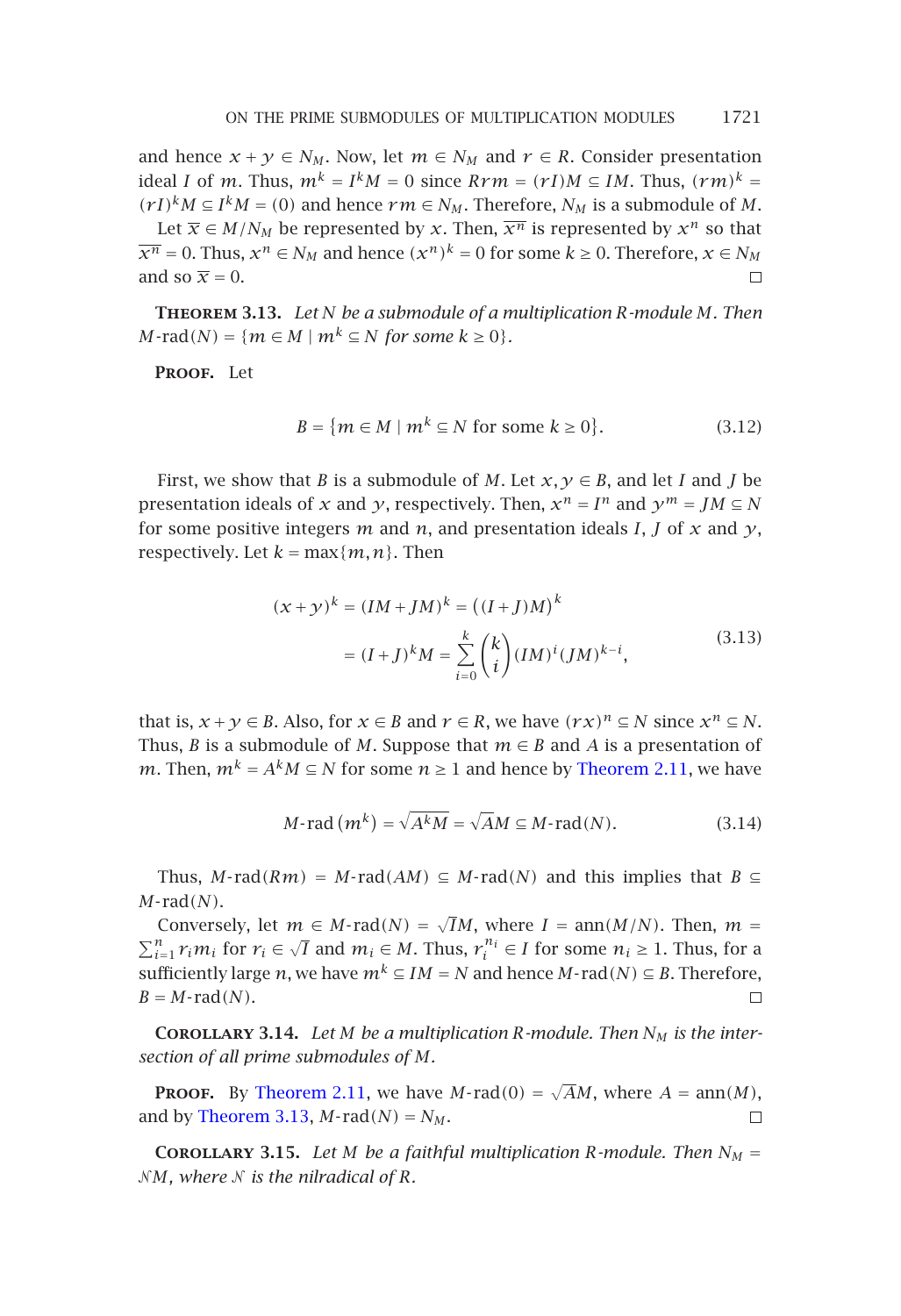**Theorem 3.16.** *Let P be a proper submodule of a multiplication module M. Then P is prime if and only if*

<span id="page-7-1"></span>
$$
UV \subseteq P \implies U \subseteq P \qquad or \qquad V \subseteq P \tag{3.15}
$$

*for each submodule U and V of M.*

**PROOF.** Let *P* be prime and  $UV \subseteq P$ , but  $U \nsubseteq P$  and  $V \nsubseteq P$  for some submodules *U* and *V* of *M*. Suppose that *I* and *J* are presentations of *U* and *V*, respectively. Then  $UV = IJM \subseteq P$ . Thus, there are  $ry \in U - P$  and  $sx \in U - P$ for some  $r \in I$  and  $s \in J$ . Thus,  $rsx \in P$  and hence  $rM \subseteq P$ , that is,  $ry \in P$ , which is a contradiction.

Conversely, suppose that condition (3.15) is true. Let  $r x \in P$  for some  $r \in R$ and  $x \in M - P$ , but  $rM \notin P$ ; then,  $rm \in P$  for some  $m \in M$ . Let *I* and *J* be presentation ideals of *r x* and *m*, respectively. Then

$$
R(r\mathcal{X}) \cdot (Rm) = (Rx) \cdot (Rrm) = IM \cdot JM = IJM \subseteq P. \tag{3.16}
$$

Now, by hypothesis, we must have  $Rx \subseteq P$  or  $Rrm \subseteq P$ , which implies that *x* [∈](#page-7-1) *P* or *rm* ∈ *P*, which is a contradiction. Therefore, *P* is prime.  $\Box$ 

**[Corol](#page-7-1)lary 3.17.** *Let P be a proper submodule of M. Then P is prime if and only if*

$$
m \cdot m' \subseteq P \implies m \in P \qquad or \qquad m' \in P \tag{3.17}
$$

<span id="page-7-2"></span>*for every*  $m, m' \in M$ .

**PROOF.** If *P* is prime, then, clearly, (3.17) is true. Conversely, suppose that  $(3.17)$  is true, and  $UV \subseteq P$  for submodules *U* and *V* of *M*, but  $U \not\subseteq P$  and  $V \not\subseteq P$ . Thus, there are  $u \in U - P$  and  $v \in V - P$ . Then  $uv = RuRv \subseteq UV \subseteq P$  and hence by (3.17), we must have  $u \in U$  or  $v \in V$ , which is a contradiction. Therefore, *P* [is prime.](#page-1-4)  $\Box$ 

**Definition 3.18.** An element *u* of an *R*-module *M* is said to be a *unit* provided that *u* is not contained in any maximal submodule of *M*.

**THEOREM** 3.19. Let *M* be a multiplication *R*-module. Then  $u \in M$  is a unit if *and only if*  $\langle u \rangle = M$  $\langle u \rangle = M$  $\langle u \rangle = M$ *.* 

**PROOF.** The sufficiency is clear. For a necessary part, let  $u$  be a unit element. Then  $\langle u \rangle$  is not contained in any maximal submodule of *M*. Thus, by Theorem 2.7, we must have  $\langle u \rangle = M$ .  $\Box$ 

**Theorem 3.20.** *Let M be an R-module (not necessarily multiplicative) such that M has a unit u. Then m* ∈ rad*(M) if and only if u*−*rm is unit for every*  $r \in R$ *.* 

**Proof.** See [7, Theorem 4.8].

<span id="page-7-0"></span>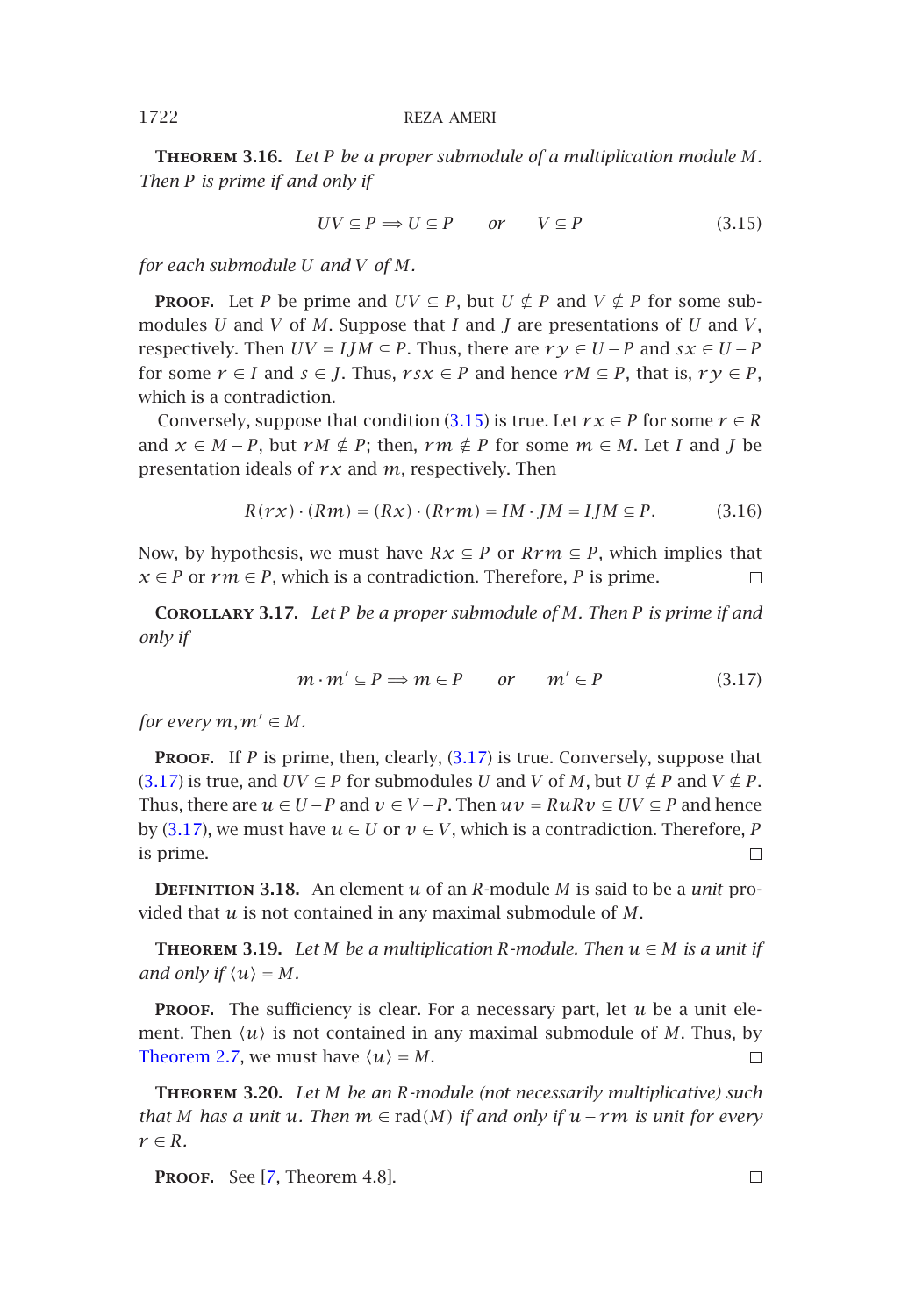**Theorem 3.21.** *Every homomorphic image of a multiplication module is a multiplication [module.](#page-1-2)*

**PROOF.** Let *M* be a multiplication *R*-module,  $\phi : M \rightarrow M'$  an *R*-module homomorphism, and  $K = \phi(M)$ . Let  $k \in K$ , then  $k = (\phi m)$  for some  $m \in M$ . Since *M* is a multiplication, then by Lemma 2.5, there is an ideal *I* of *R* such that  $Rm = IM$ . Thus,

$$
\varphi(IM) = I\varphi(M) = IK = \varphi(Rm) = R\varphi(m) = Rk.
$$
 (3.18)

 $\Box$ 

Therefore, by Lemma 2.5, *K* is a multiplication *R*-module.

**Corollary 3.22.** *Let M be a multiplication R-module and N a submodule of M. Then, M/N is a multiplication R-module.*

**Theorem 3.23** (a version of Nakayama lemma)**.** *Let M [be](#page-7-2) [a](#page-7-2) [fa](#page-7-2)ithful multiplication R-module such that M has a unit u. Then, for every submodule N, the following conditions are equivalent:*

- (i) *N is contained in every maximal submodule of M;*
- (ii)  $u r x$  *is a un[it](#page-2-1) [for](#page-2-1) [all](#page-2-1)*  $r \in R$  *and for all*  $x \in N$ *;*
- (iii) *if*  $M$  *is a finitely generated*  $R$ *-module such that*  $NM = M$ *, then*  $M = 0$ *;*
- (iv) *if M is finitely generated and K is a submodule of M such that*  $M =$  $NM + K$ *, then*  $M = K$ *.*

**PROOF.** (i)⇒(ii) is an immediate consequence of Theorem 3.19.

 $(ii) \Rightarrow (iii)$ . Since *M* is finitely generated, there must be a minimal generating set  $X = \{m_1, \ldots, m_n\}$  of *M*. If  $M \neq 0$ , then  $m_1 \neq 0$  by minimality. Now, let *I* be a presentation of *N*. Then,  $NM = M$  implies that  $M = IM \cdot M = M$ , and since *M* is faithful, then by Theorem 2.13, we have  $N \subseteq rad(M) = J_1(M)M \subseteq J(R)M$ . Thus,  $m_1 = j_1 m_1 + j_2 m_2 + \cdots + j_n m_n$   $(j_i \in J(R))$  whence  $j_1 m_1 = m_1$  so that  $(1−j_1)m_1 = 0$  if  $n = 1$ , and

$$
(1-j_1)m_1 = j_2m_2 + \dots + j_n m_n, \quad n > 1.
$$
 (3.19)

Since  $1 - j_1$  is a unit in *R*,  $m_1 = (1 - j_1)^{-1}(1 - j_1)m_1 + \cdots + (1 - j_1)^{-1}j_n m_n$ . Thus, if  $n = 1$ , then  $m_1 = 0$ , which is a contradiction. If  $n > 1$ , then  $m_1$  is a linear combination of  $m_2, m_3, \ldots, m_n$ ; consequently,  $\{m_2, \ldots, m_n\}$  generates *M*, which contradicts the choice of *X*.

(iii)⇒(iv). Since for every submodule  $K/N$  of  $M/N$ , we have  $K/N =$ ann  $(M/N/K/N)M/N$  = ann  $(M/K)M/N$ ; then by Corollary 3.22,  $M/N$  is a multiplication *R*-module. Now, it is easy to verify that rad $(M/N) = M/N$  and hence, by (iii), we must have  $M = K$ .

(iv)⇒(i). Let *K* be any maximal submodule of *M*, then *K* ⊆ *NM* = *K*. Consequently,  $NM + M = M$  by maximality of *K*, otherwise  $M = K$  by (iv) a contradiction. Therefore,  $N = NM \subseteq K$ .  $\Box$